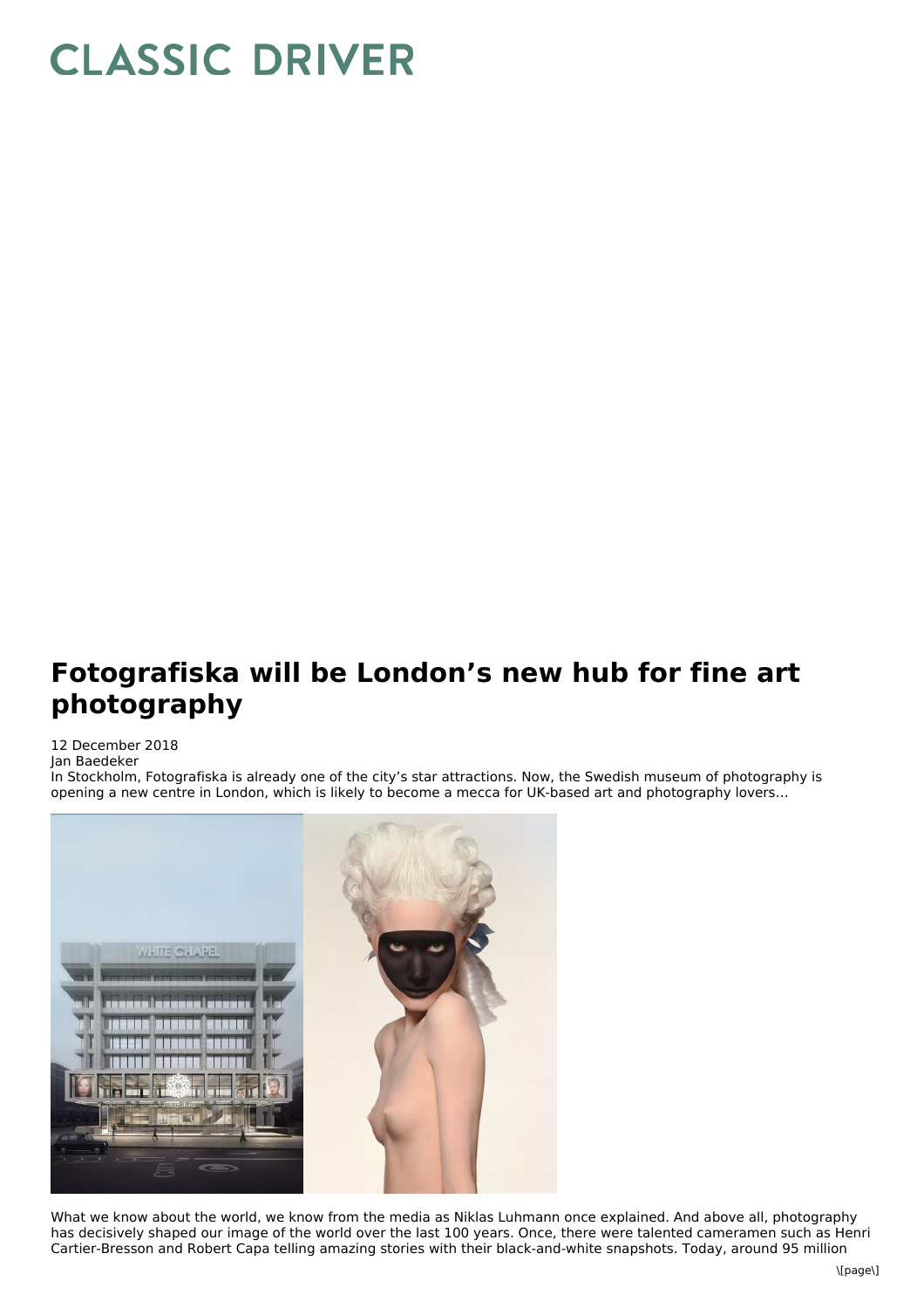new photos are uploaded to Instagram every single day, forming a giant mosaic of digitally connected humanity. And yet, the democratisation of the media and triumphal march of smartphone photographers has not supplanted artistic photography. Quite the contrary – at auction, renowned photographers including Andreas Gursky, Richard Prince, and Jeff Wall continue to set record prices and in major museums and art fairs such as Art Basel, photography naturally sits alongside painting and sculpture.



Today, one of the most interesting addresses for artistic photography can be found in Stockholm. Fotografiska is a museum in which you can admire the works of the renowned photographers of our time in ever-changing exhibitions – from David LaChapelle and Annie Leibovitz to Helmut Newton and Sally Mann. At the same time, Fotografiska is also so much more: with an urban meeting space, academy, conference centre, and sophisticated restaurant, the centre is one of Scandinavia's cultural hotspots. In experiencing the aesthetically demanding, expertly curated exhibitions of the most famous photographer's work in addition to that from young and talented up-and-comers, visitors can learn, understand, and exchange ideas about the world, their lives, and their society.